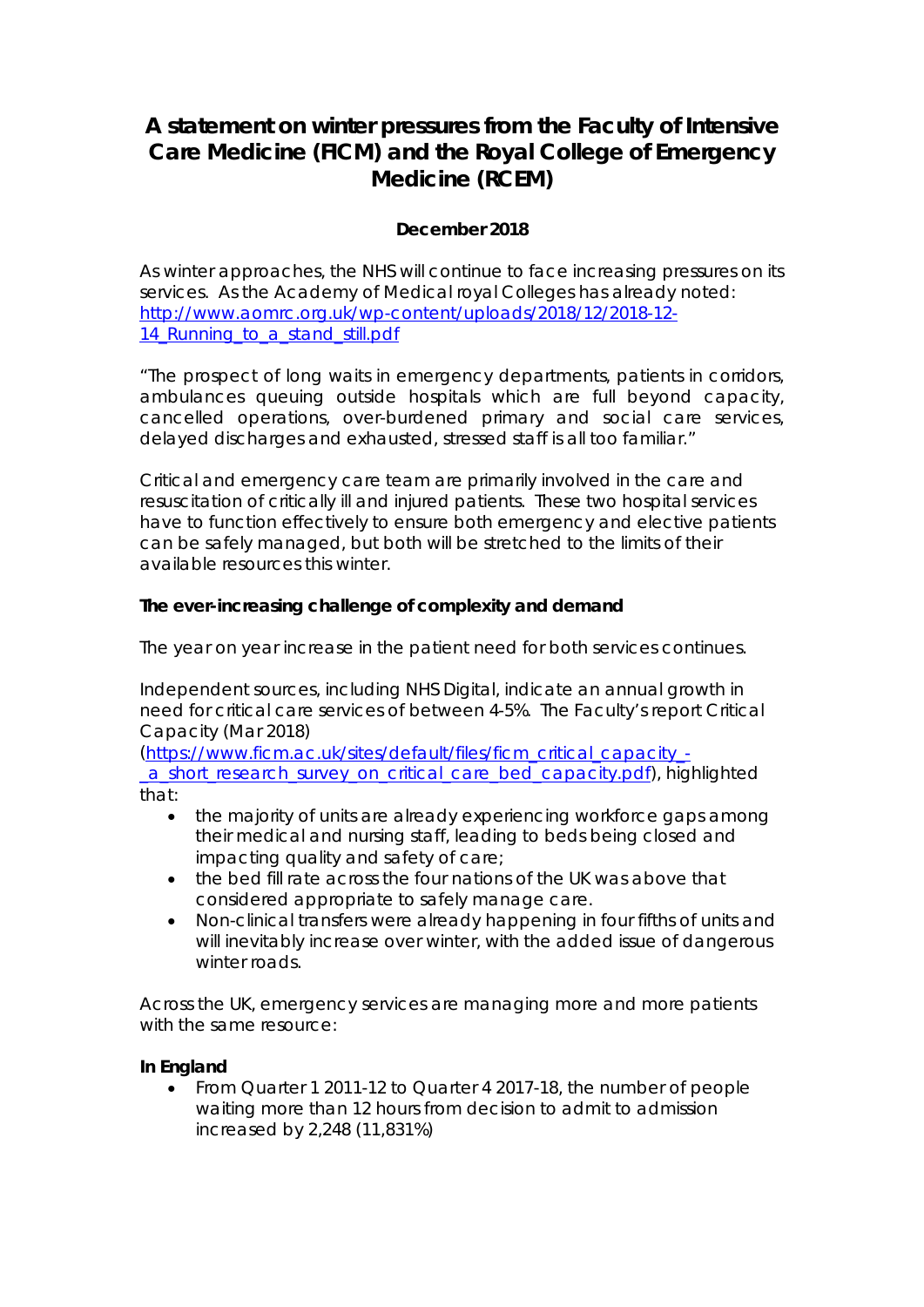• From Quarter 1 2010-11 to Quarter 4 2017-18, the number of people waiting more than four hours from decision to admit to admission increased by 211,367 (1,468%)

## **In Scotland**

- From 2011-12 to 2017-18, the number of people who spent more than 12 hours in an Emergency Department increased by 2,282 (300%)
- From 2011-12 to 2017-18, the number of people waiting more than eight hours in an Emergency Department rose by 9,159 (184%)

#### **In Wales**

- From 2013-14 to 2017-18, the number of people who spent more than 12 hours in an Emergency Department increased by 27,421 (238%)
- From 2011-12 to 2017-18, the number of people who spent more than eight hours in an Emergency Department rose by 52,878 (205%)

#### **The impact of winter**

The added complexities that the winter months will bring, along with the normal seasonal variation, only piles even more pressure on our services. For many critical care units and emergency departments, the heightened issues caused by 'winter pressures' will already have begun back in November or even earlier due to longer term issues with chronic under-resourcing. This all mounts further stress upon our patients, their families and staff.

As always, critical care and emergency department teams around the UK will ensure they do all they can to give patients quality and safe care. They will have developed escalation plans to manage capacity issues and ensure that they can prioritise resources. Patient safety will be the priority of NHS staff at all times. It is essential that all members of these teams, including those in training, should not be put in positions where they are expected to practice beyond their clinical competence. Doctors in training should not be disadvantaged in their training experience by any redeployment of their clinical work.

#### **Closer collaboration**

The College and the Faculty will both continue to lead on national projects, which may help ease some of the growth in the need for our services. Where escalation of treatment can be proactively managed by the whole hospital this winter, it may help to ensure that critical care services are open for the patients that need them most.

The major issue for all staff in our two specialties is to ensure good communication, handover and support for each other in these tough times so that we can care for our patients to the best of our abilities. The College and Faculty are also working closely together to develop a more established platform for collaborative working and we look forward to providing further information in early 2019.